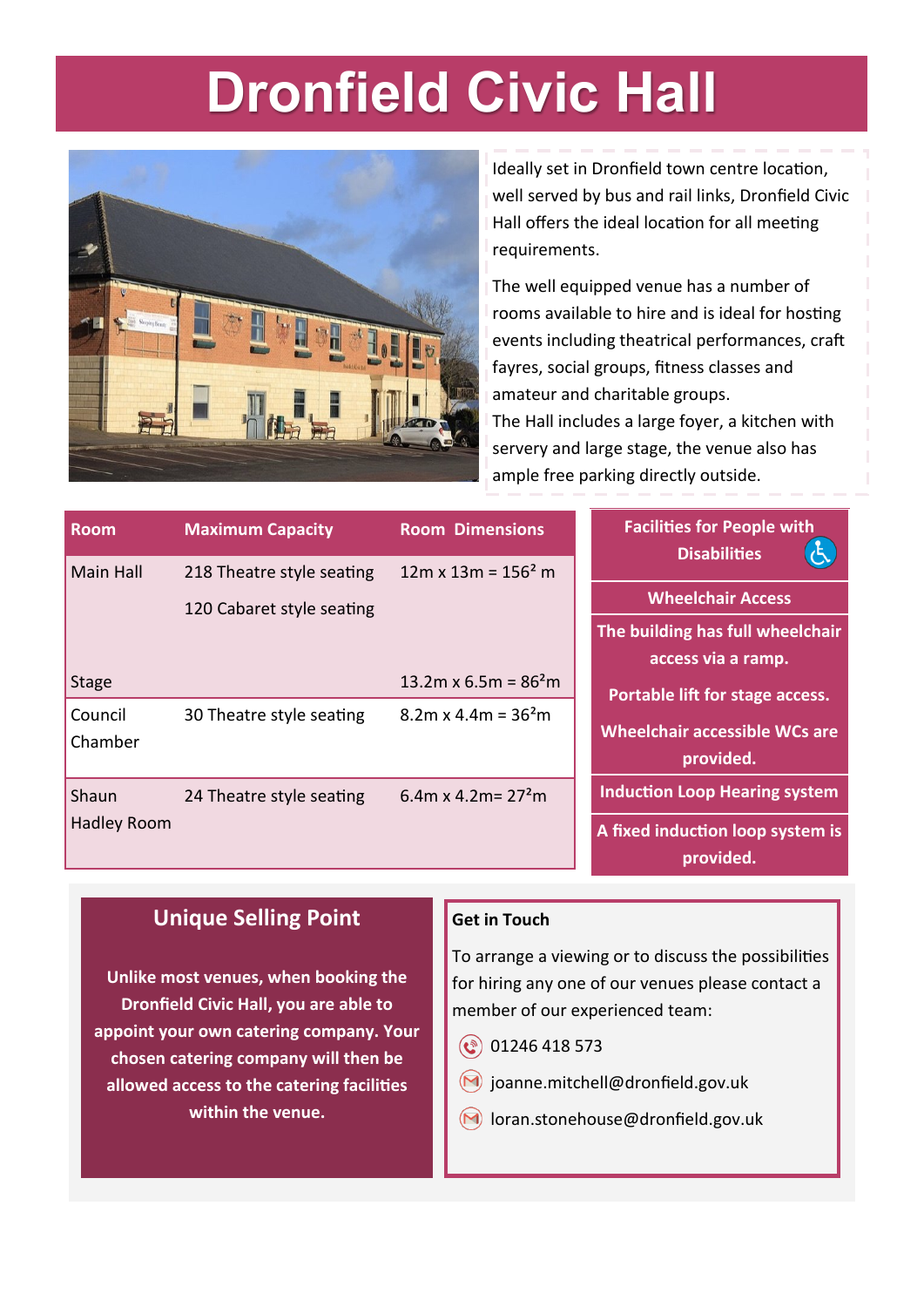# **Main Hall**

|           | M                       |
|-----------|-------------------------|
|           | $\overline{\mathsf{M}}$ |
|           | St                      |
| <b>NO</b> |                         |
|           |                         |
| Ė         |                         |
|           |                         |
|           |                         |
|           |                         |
|           |                         |

| <b>Main Hall Dimensions</b>     |                          |  |  |  |
|---------------------------------|--------------------------|--|--|--|
| Main Hall                       | $12m \times 13m = 156^2$ |  |  |  |
| Stage                           | $13.2 \times 6.5 = 86^2$ |  |  |  |
| <b>Facilities</b>               |                          |  |  |  |
| Free Wi-Fi                      |                          |  |  |  |
| <b>Baby changing facilities</b> |                          |  |  |  |
| Disabled lift for stage access  |                          |  |  |  |
| <b>Ample free car parking</b>   |                          |  |  |  |
| <b>Disabled toilets</b>         |                          |  |  |  |
| On site defibrillator           |                          |  |  |  |

The newly decorated Main Hall can hold up to 218 people in a retractable tiered theatre seating style. Large light and airy with excellent acoustics this venue is perfect for theatrical performances and a multitude of different events.

The room can be setup in many different configurations which can also utilise 120 chairs in a cabaret style seating arrangement.

The main hall offers a large stage area with a sizeable back stage with his and hers changing rooms and scenery area. There is also an automatic stage curtain, state of the art audio and visual equipment and drop down screen and projector.

Our knowledgeable staff will be on site to provide support to help make your event/planning stress free at no extra cost.

The hall benefits from having access to its own kitchen and serving hatch for light refreshments but hirers will need to bring their own supplies.

#### **Get in Touch**

To arrange a viewing or to discus the possibilities of hiring any one of our venues please contact a member of our experienced team:

- $\circledcirc$  01246 418 573
- $\bigcirc$  joanne.mitchell@dronfield.gov.uk
- **M** loran.stonehouse@dronfield.gov.uk



The Main Hall comes with access to the lighting and sound box with the following facilities:

- Sound desk—QU24 lighting desk
- Jester TLxtra 2
- Standard radio microphones, & 1 lapel microphone